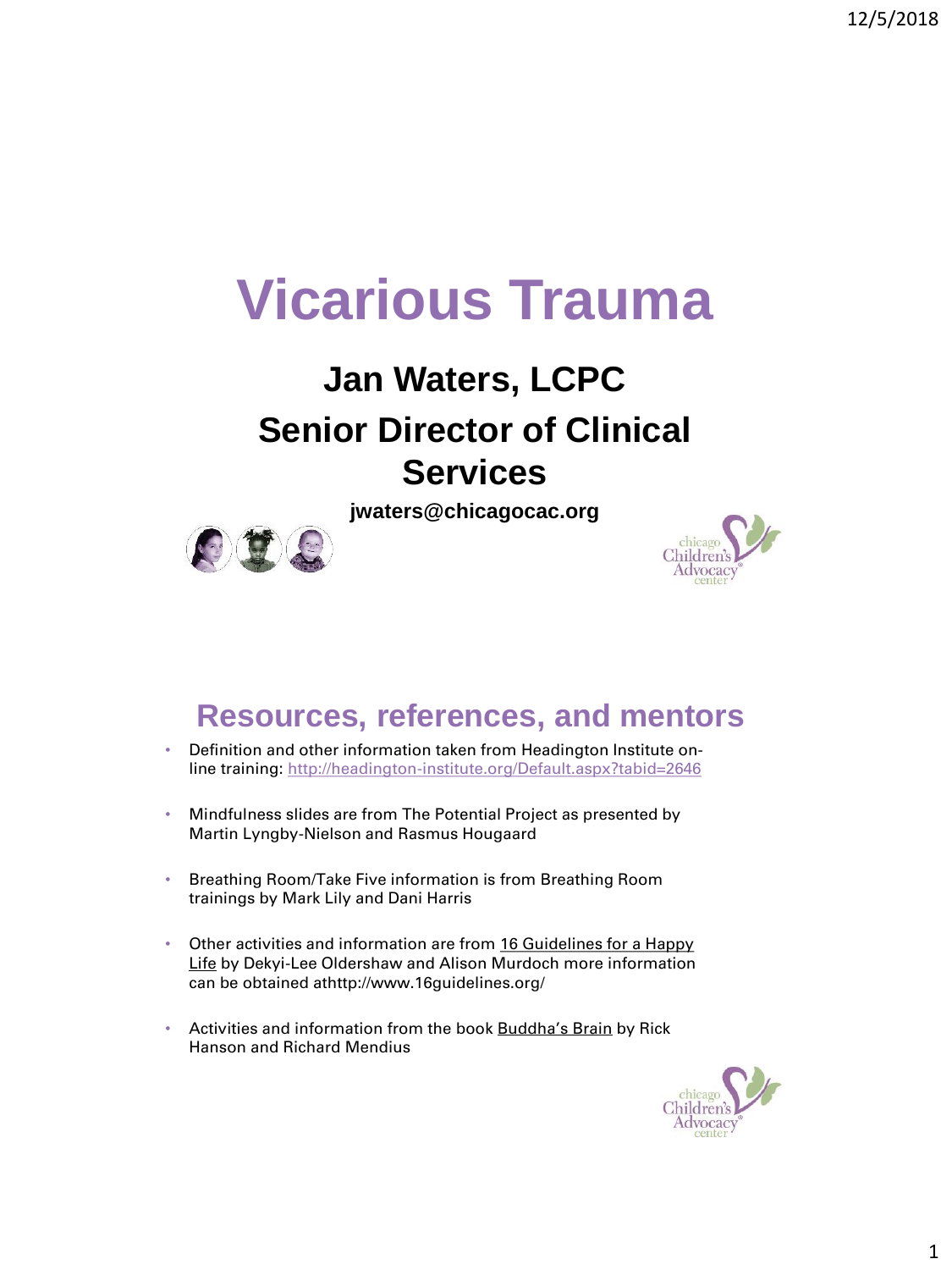#### **Gecko Guide – Building resiliency for people that work with child abuse**

The University of Texas at Austin Institute on Domestic Violence and Sexual Assault Center for Social Work Research School of Social Work





### **Vicarious Trauma**

- Process of change over time
- Because you care about people who have been hurt
- Because you feel committed to help them
- Causes changes
	- Psychological
	- Physical
	- Spiritual



Headington Institute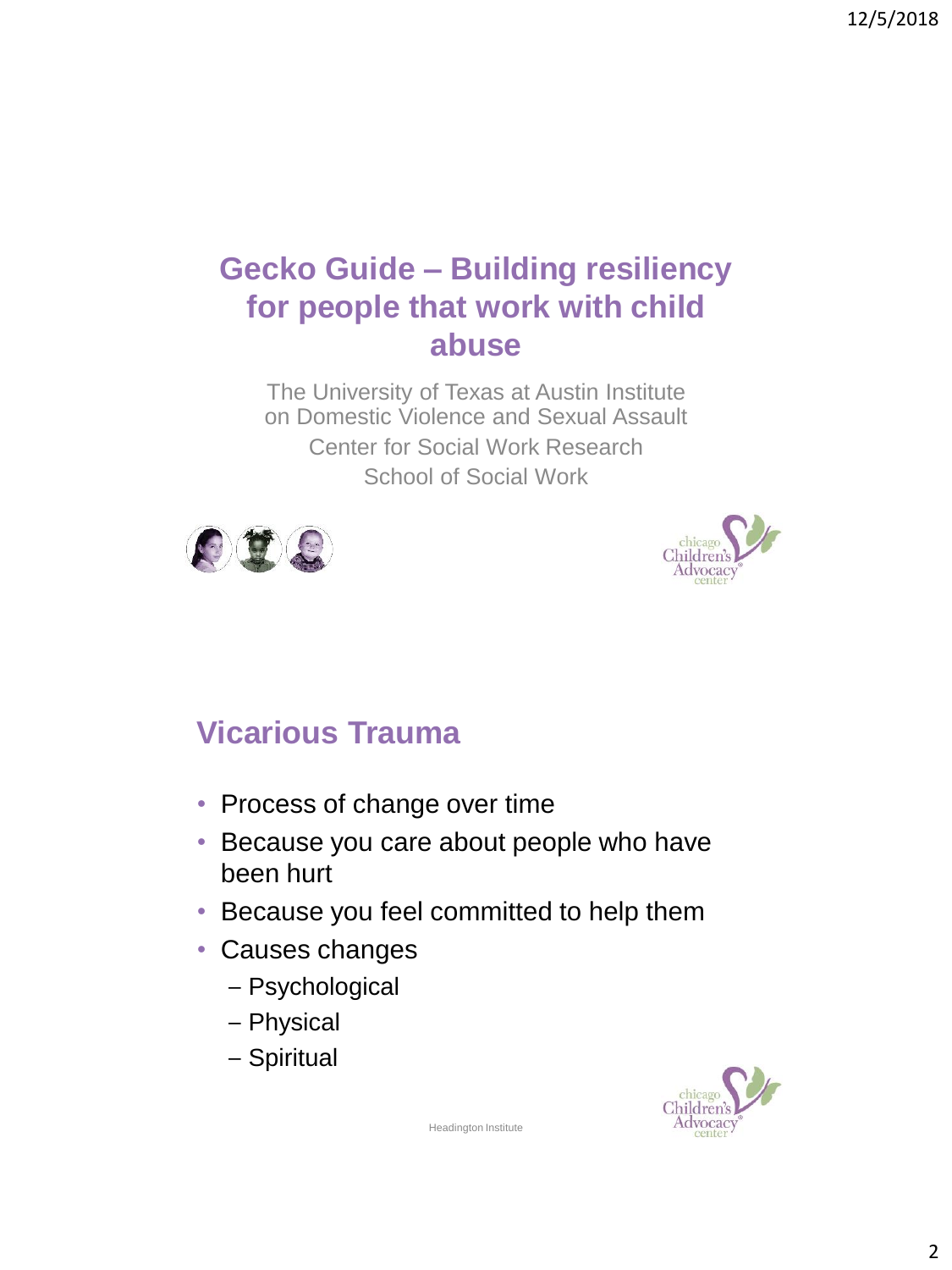### **Let's make some room to breathe**







Breathing Room/Take Five

# **Breathing**

- Breathing in activates the sympathetic nervous system
- Breathing out activates the parasympathetic nervous system



Buddha's Brain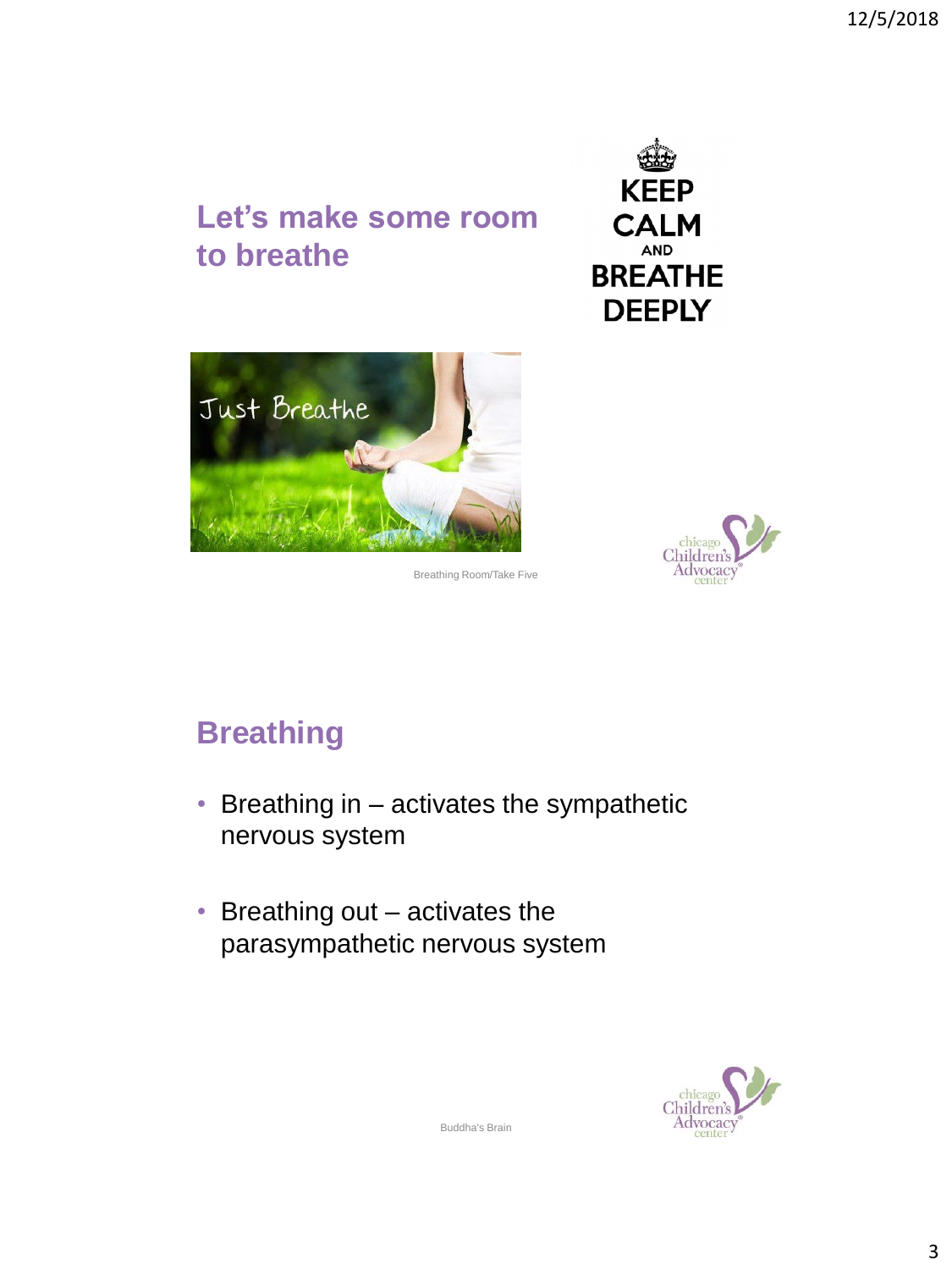#### **Neurobiology Response**

- Top-down regulation
	- Strengthening your capacity to monitor your body's sensations
		- **.** Mindfulness meditation
		- Yoga
- Bottom-up regulation
	- Recalibrating the autonomic nervous system
		- Breath
		- Movement
		- $\blacksquare$  Touch



#### **Five Pillars of Resilience**

- Self-Knowledge and insight
	- Strengthened by self-esteem, sense of control, independence, and self-compassion
- Strong relationships
	- Strengthened by attachment to others, seeking and giving support, and speaking up for a change
- Sense of hope
	- Strengthened by a sense of humor, ability to have fun, optimism
- Healthy coping
	- Strengthened by planning, using skills and abilities to address secondary traumatic stress in the workplace
- Personal perspective and meaning
	- Strengthened by morality and integrity, spirituality, and coherent life meaning



Gecko Guide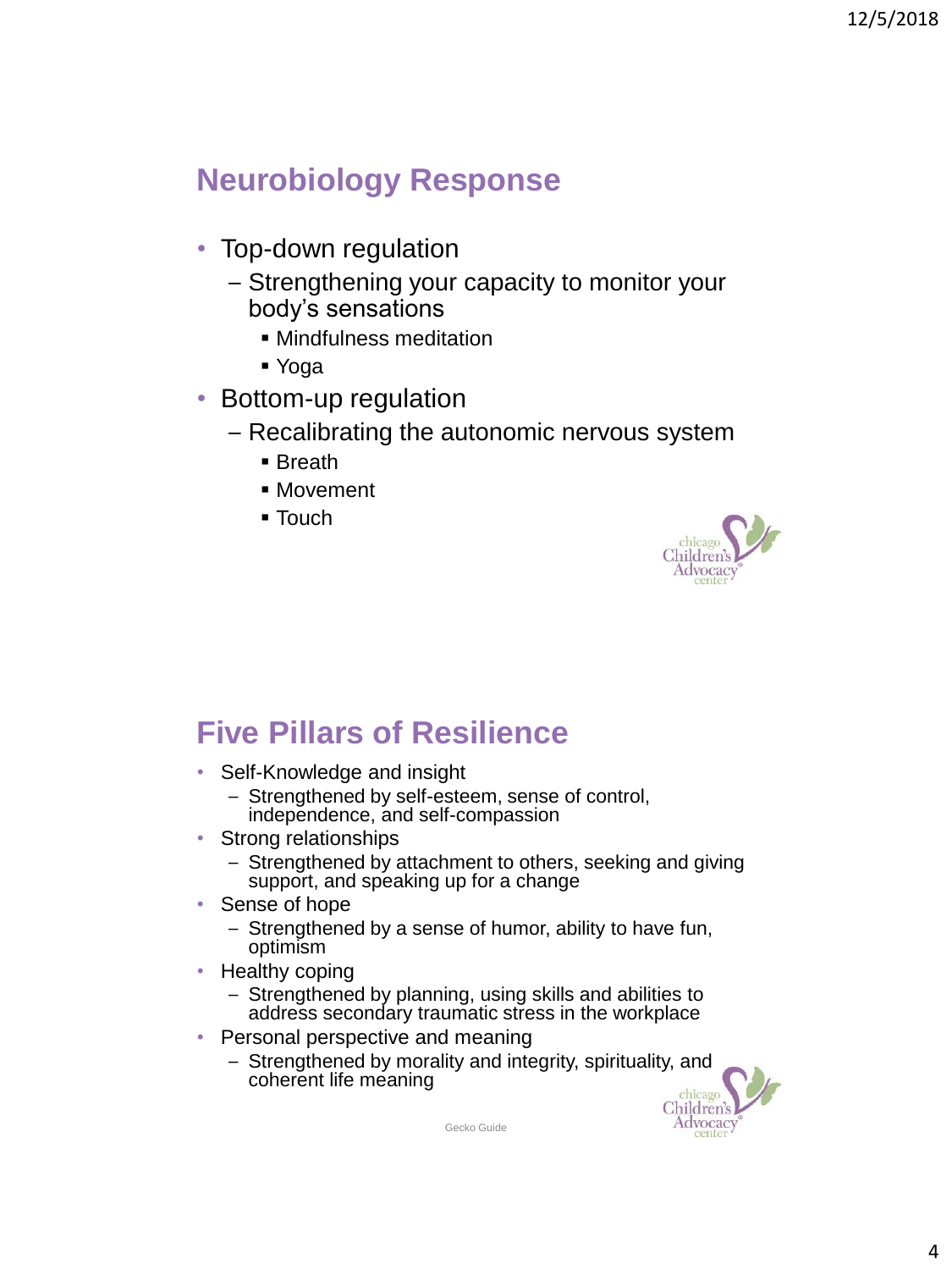#### **Self-Knowledge and insight**

• Strengthened by self-esteem, sense of control, independence, and self-compassion



Gecko Guide

**Self-knowledge and insight**

# Why do you do this work?

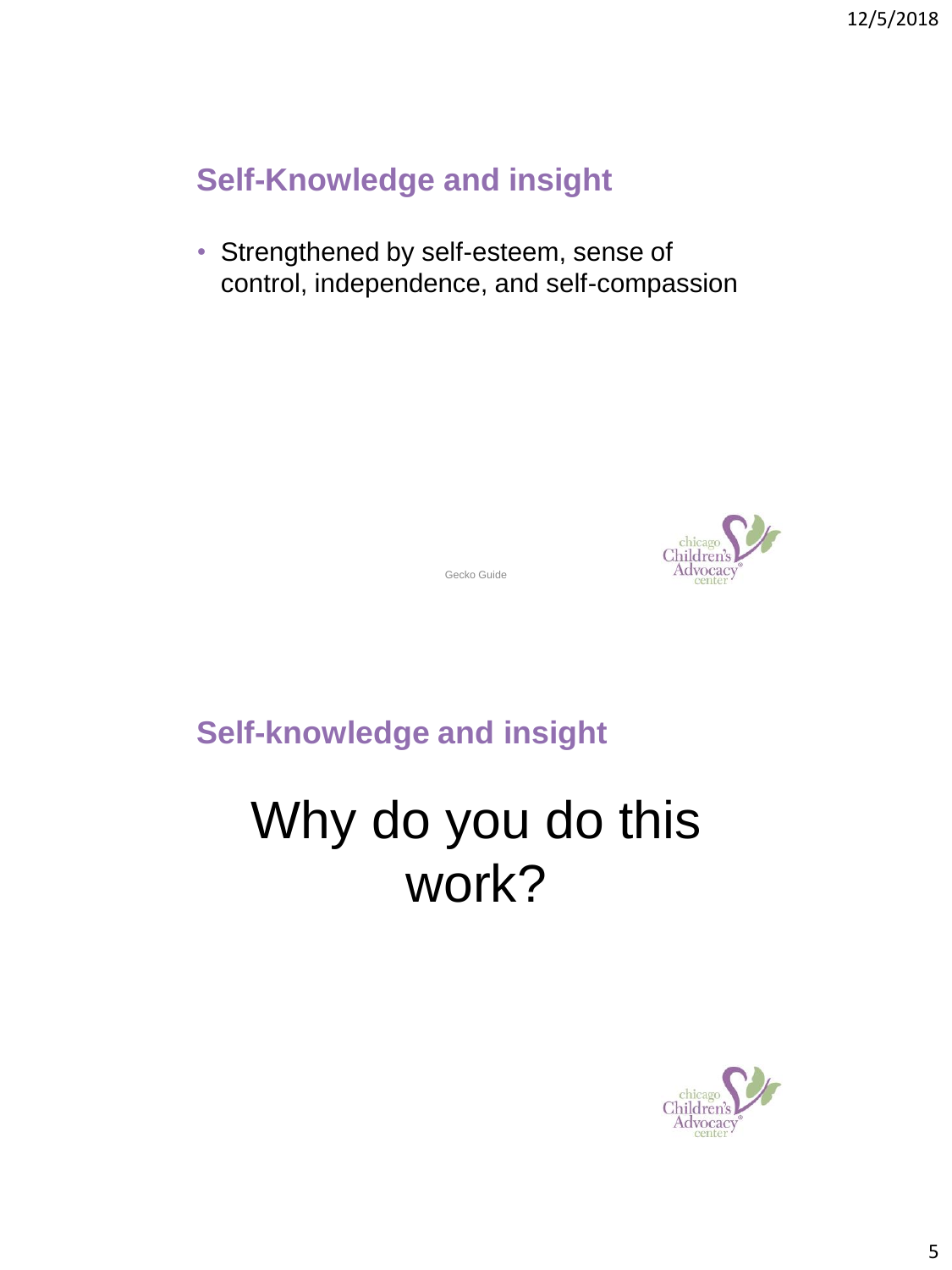#### **Self-knowledge and insight**

- "He who knows others is clever; He who knows himself has discernment" – Lao Tsu
- "A man cannot be comfortable without his own approval" – Mark Twain



#### **Strong relationships**

- Strengthened by attachment to others, seeking and giving support, and speaking up for a change
- Activity Getting to know one another



Gecko Guide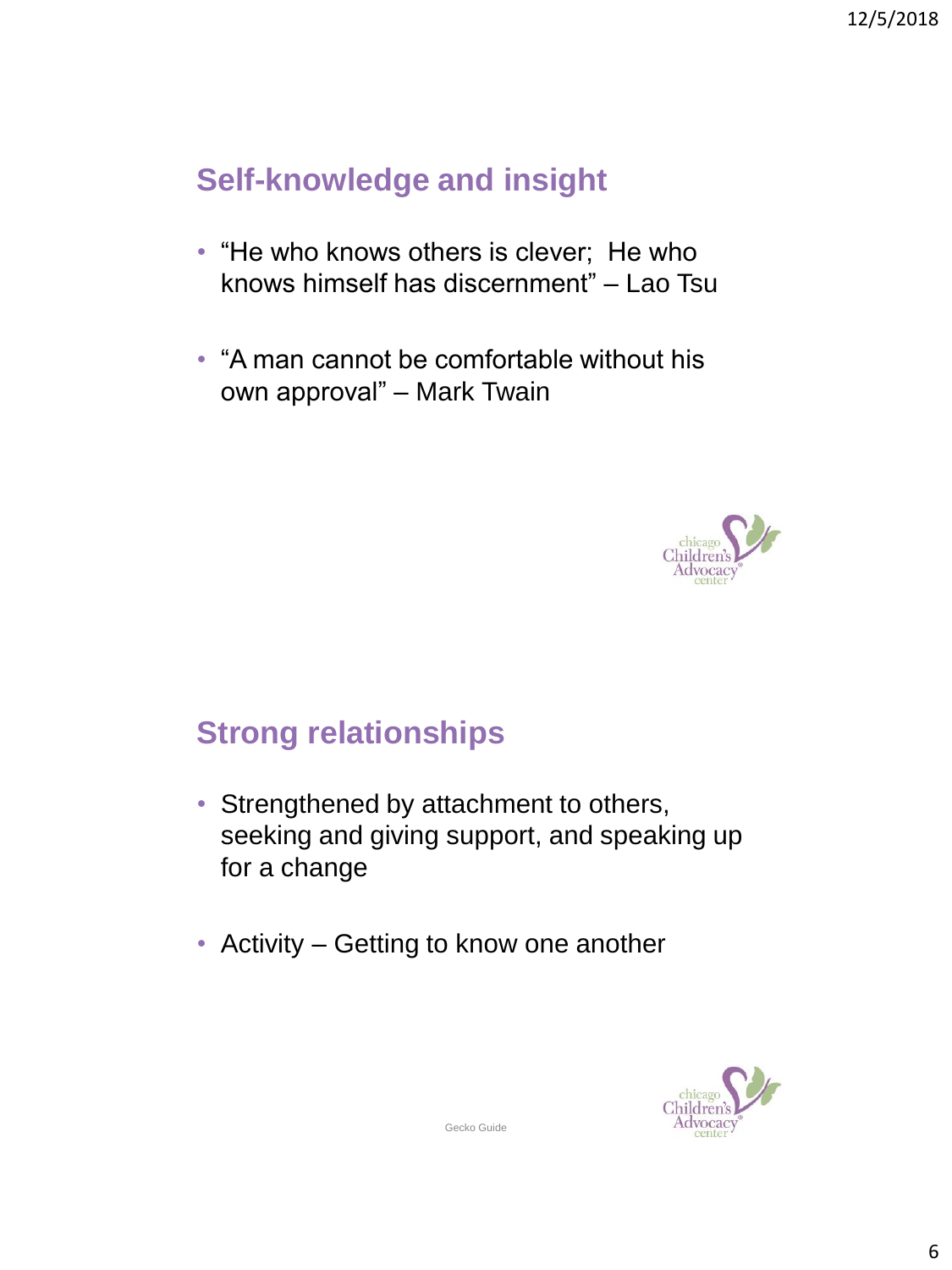#### **Strong relationships**

- "One of the most beautiful qualities of true friendship is to understand and to be understood." – Lucias Anneaus Seneca
- "Walking with a friend in the dark is better than walking alone in the light." – Helen Keller



#### **Sense of Hope**

- Strengthened by a sense of humor, ability to have fun, optimism
- Activity Songs of hope



Gecko Guide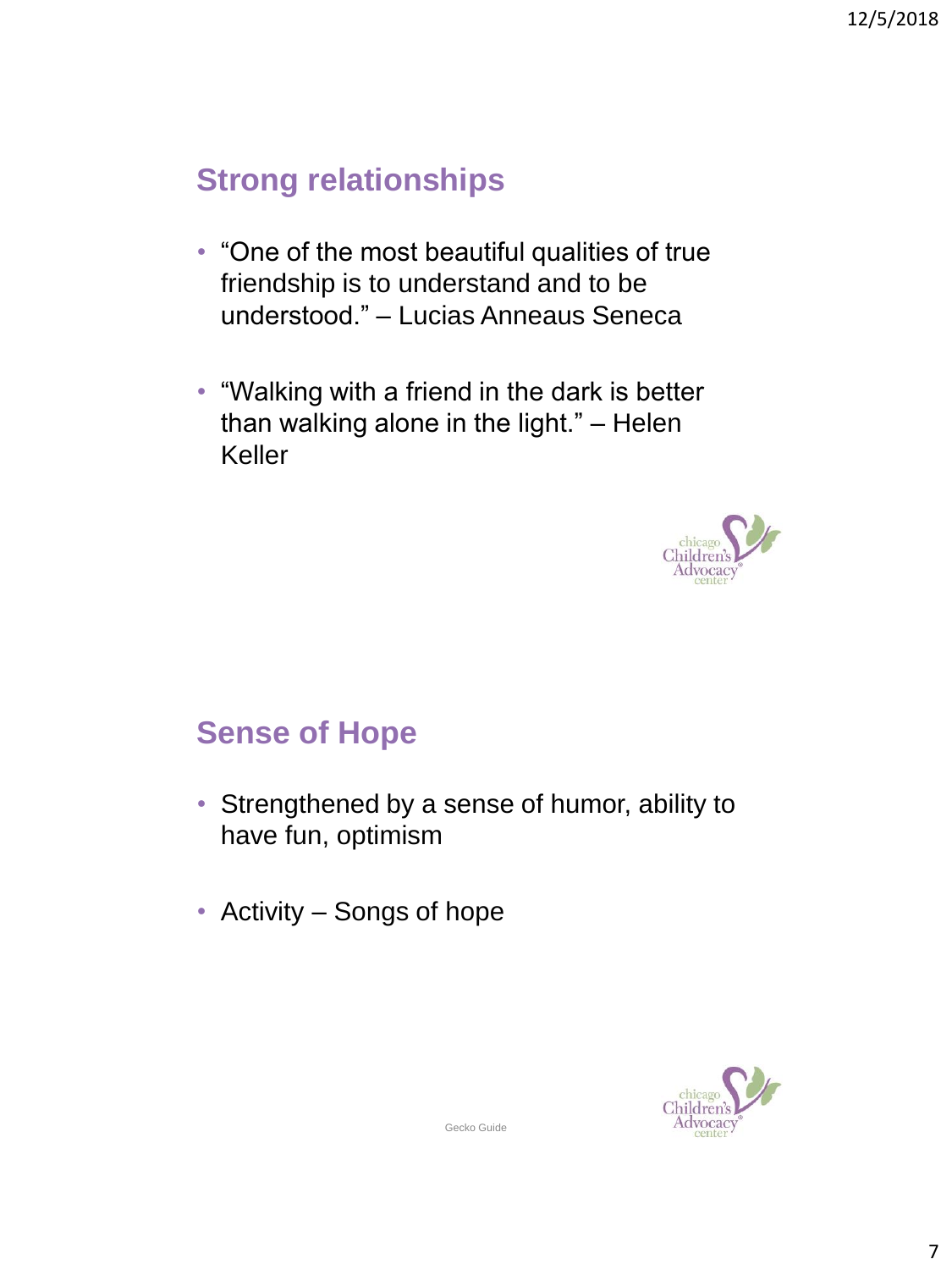#### **Sense of Hope**

- "Optimism is the faith that leads to achievement. Nothing can be done without hope and confidence." – Helen Keller
- "Hope is being able to see that there is light despite all the darkness." – Desmond Tutu



#### **Your brain: basic facts**



#### • 100 billion *neurons*

- 10<sup>80</sup> atoms in the universe
- 10<sup>1.000.000.000</sup> possible mind states
- Weighs: 2% of body weight
- Uses: 25% glucose and oxygen

Fact 1: Harvard University Press: *The Accidental Brain*, 2007 D. J. Linden. Fact 2: *The practical neuroscience of happiness…,* 2009, Rick Hanson. Fact 3: Science 322:1195-1196: *Brain wnts for blood vessels*, 2008, Eckhart Lammert. Created by The Potential Project for the Foundation for Developing Wisdom and Compassion



References: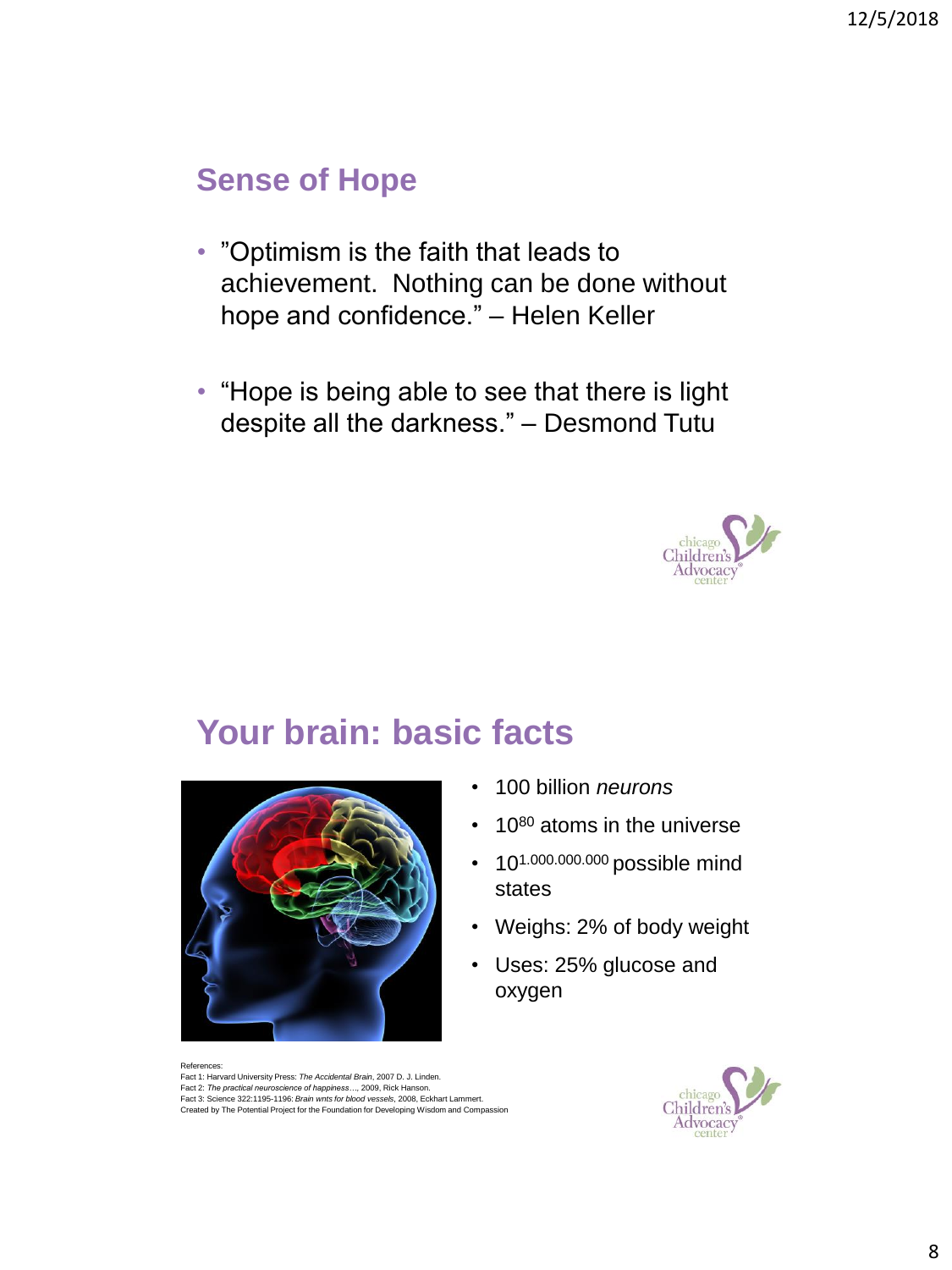#### **Neural networks**



- Neurons are connected by synapses
- Each neuron has 5000 synapses
- What fires together wires together

Reference

Fact 1: Harvard University Press: *The Accidental Brain*, 2007 D. J. Linden. Fact 2: Science 321:48-50: *Transient dynamics for neural processing*, 2008, M. Rabinovich Et Al. Created by The Potential Project for the Foundation for Developing Wisdom and Compassion



# **Healthy Coping**

- Activity Intensifying positive experiences
	- Help positive events become positive experiences
	- Savor the experience; focus attention on all aspects of the experience
	- Allow the experience to soak into you

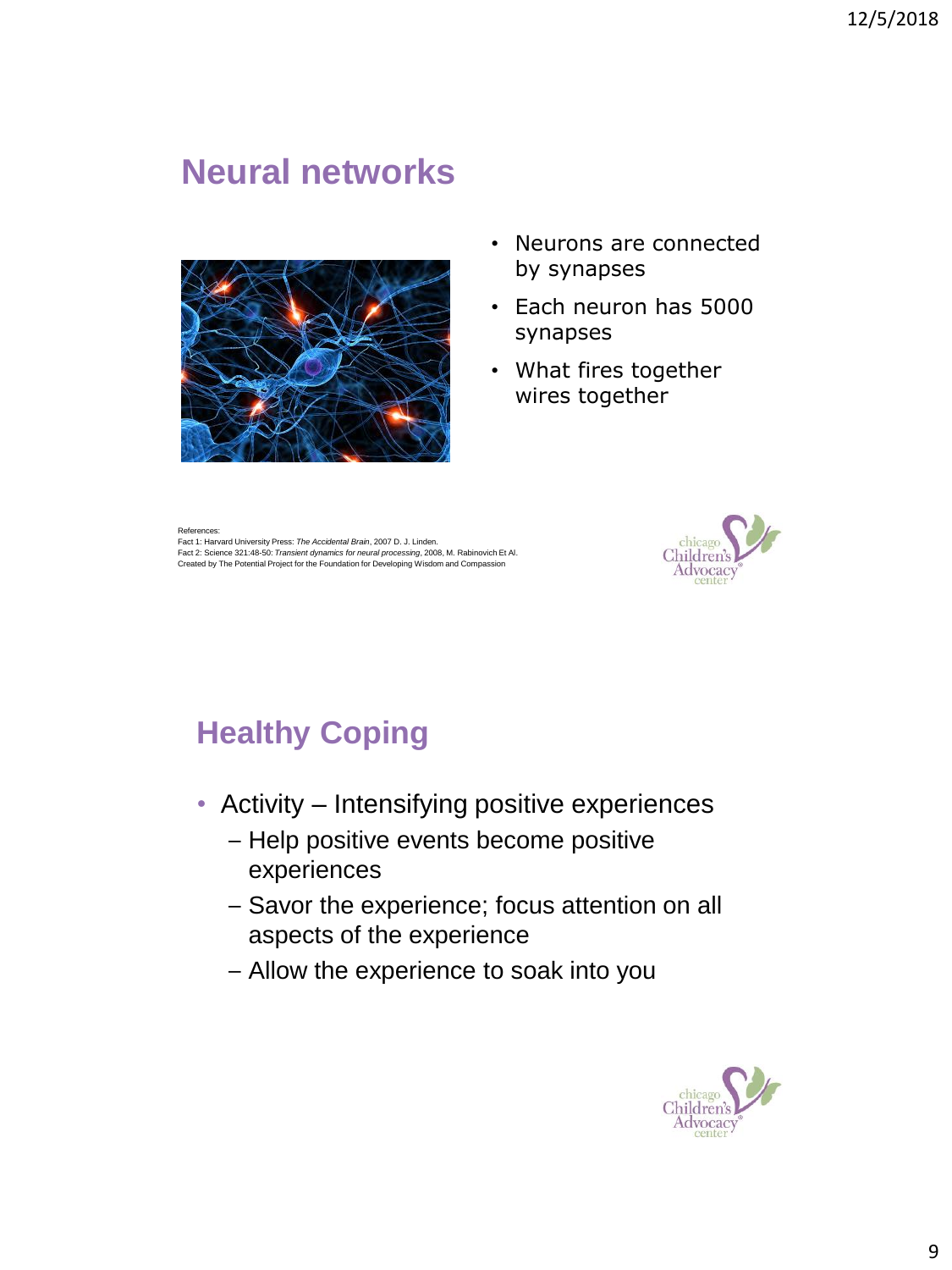#### **Mindfulness**

- Paying focused attention
	- on purpose
	- ▪without judgment
	- to the experience of the present

moment.





### **Healthy Coping**

- "Problems are not the problem; coping is the problem." – Virginia Satir
- "Resilience isn't a single skill. It's a variety of skills and coping mechanisms. To bounce back from bumps in the road as well as failures, you should focus on emphasizing the positive." – Jean Chatzky

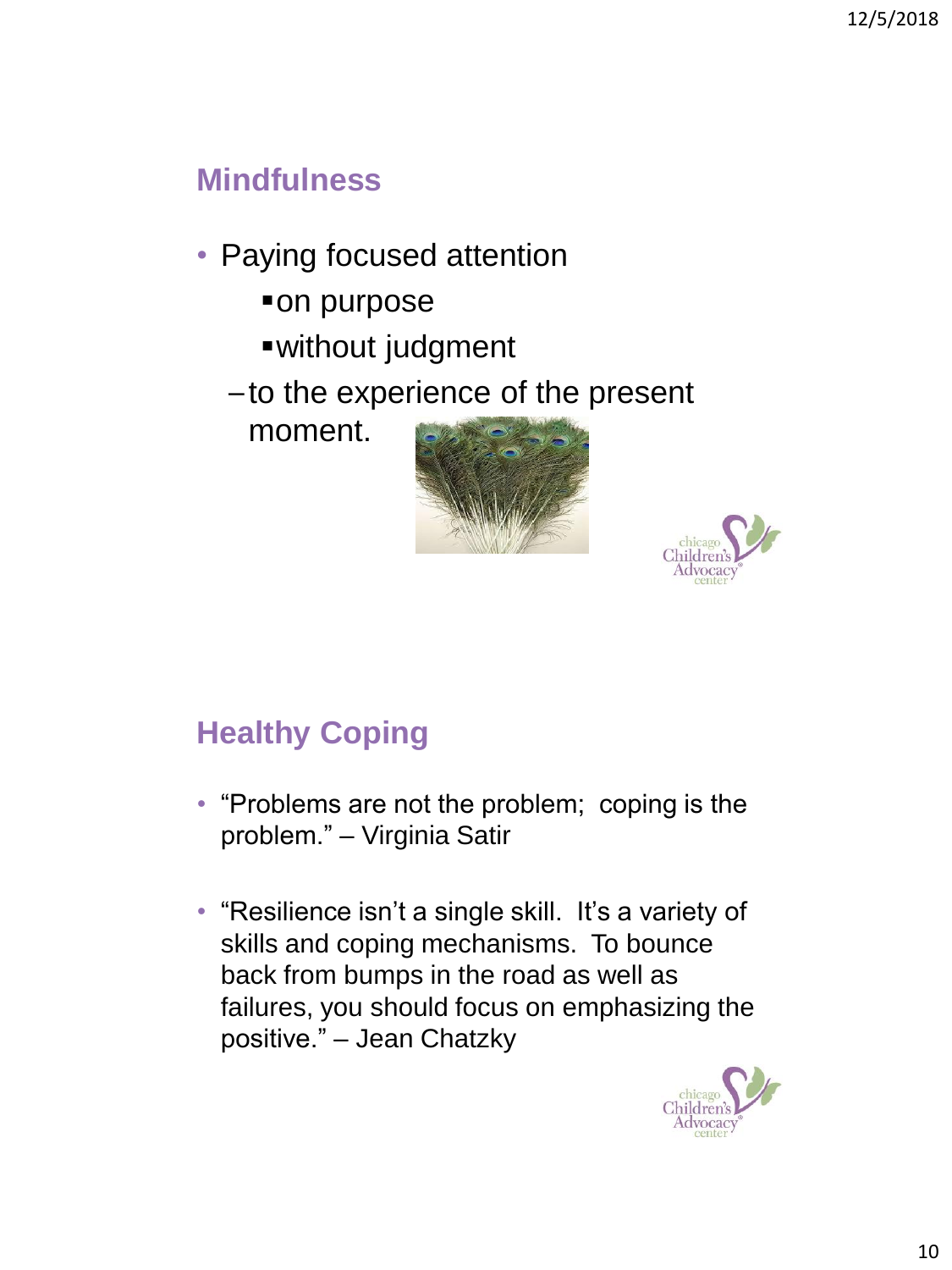#### **Personal perspective and meaning**

- Personal reflection
	- What coherent life meaning to you draw on?
	- What role does your morality and integrity play in making meaning of your work?
	- What specific spirituality or philosophy of life keeps you balanced and helps you make meaning of the work you do?
	- Do you have a perspective on human suffering? If so, how does that help you make meaning of your work?



#### **Personal perspective and meaning**

• Activity: How do you make meaning of this work?